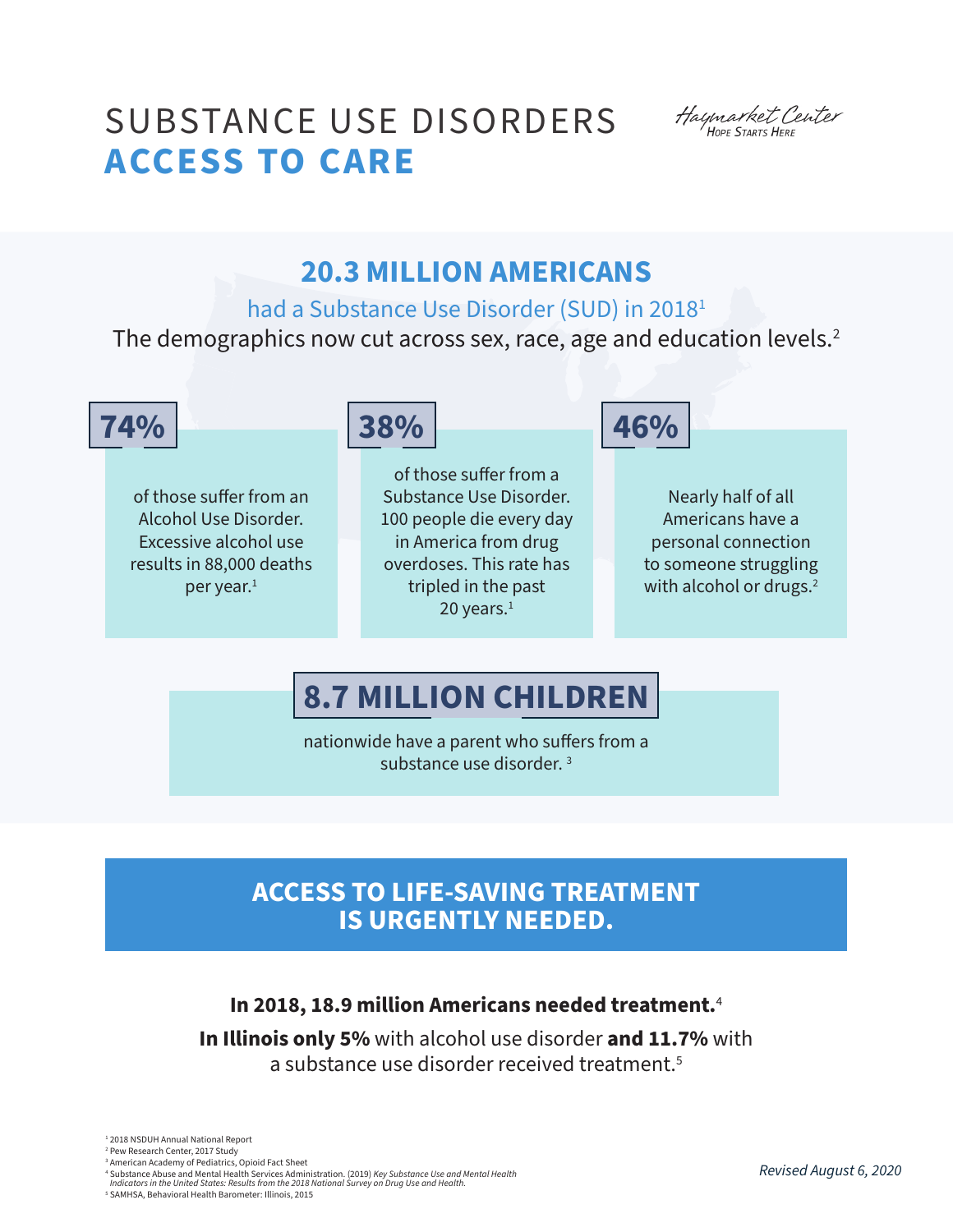## **U.S. OPIOID CRISIS ESCALATING**

Nearly 72,000 Americans died from drug overdoses in 2019, up 5% over 2018 for a new record.<sup>6</sup>



### **Opioid deaths in Illinois, 2014-20188**



Unfortunately overdose deaths in DuPage County spiked this May, with 22 lives lost in the span of 3 weeks.<sup>10</sup>

### **WE NEED TO TAKE ACTION. HOPE STARTS HERE.**

6 CDC, preliminary data released 7/15/2020 7 Injury Facts, 2017 Study 8 Illinois Department of Public Health

9 Impact DuPage 10 DuPage County Coroner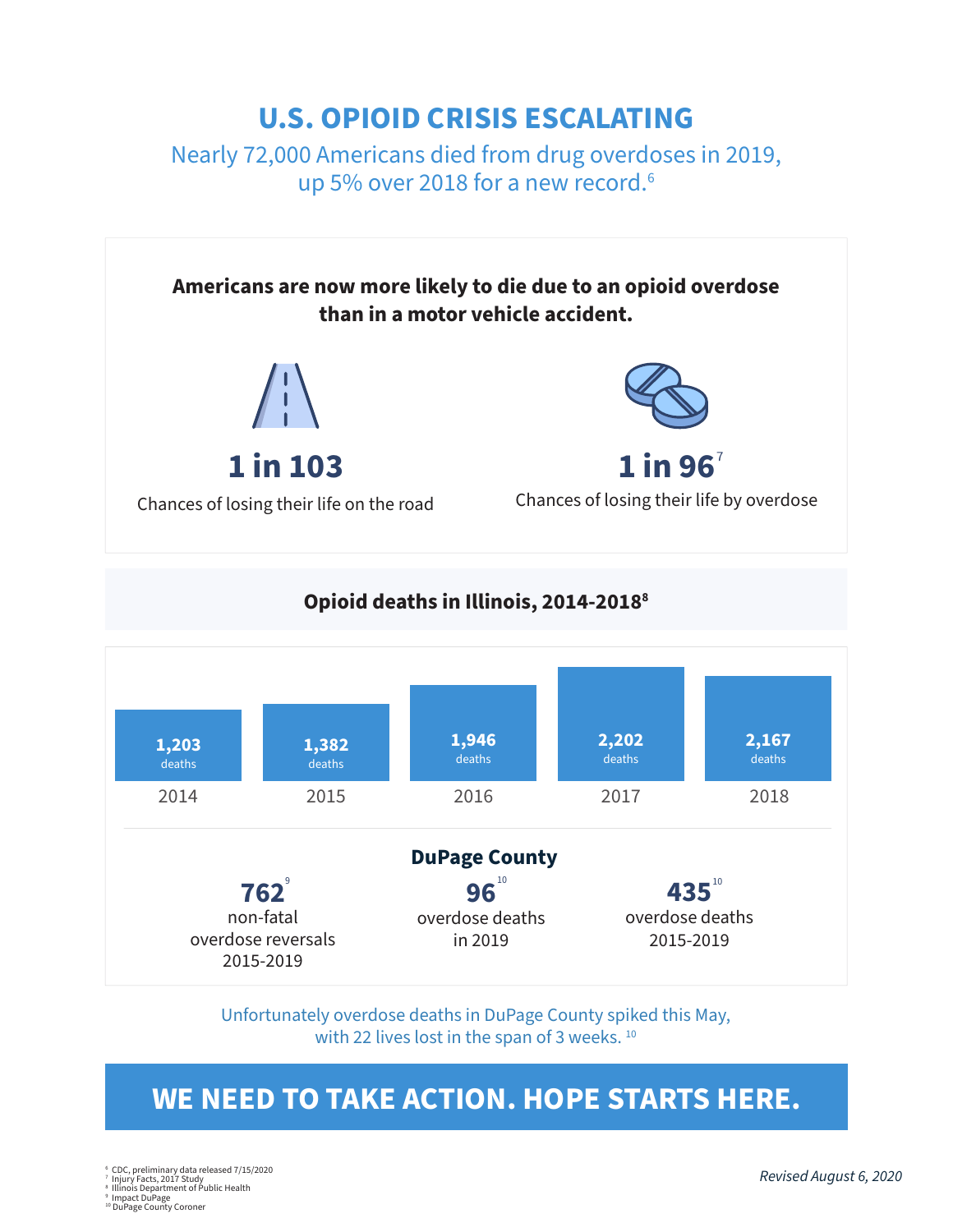# EXPANDING ACCESS **TO LIFE-SAVING CARE**

Haymarket Center<br>HOPE STARTS HERE

**Haymarket Center** is one of the region's largest and most comprehensive providers of treatment for substance use disorders and mental health conditions. Founded in 1975 by Monsignor Ignatius McDermott and Dr. James West, Haymarket Center is a fully accredited non-profit organization that annually serves over 12,000 individuals from across Illinois.

**Our individualized care ranges from outreach through recovery,** adapted to suit each patient and their unique needs.

Our services go far beyond the scope of most treatment programs, including:

- Evidence-based, comprehensive interventions
- Medication Assisted Treatment (MAT)
- Psychiatry & counseling
- Recovery living
- Parenting classes
- GED courses & job placement
- Partnerships that assure care coordination
- Recovery coaching

### **Treatment that Works**

An independent evaluation of a federally-funded recovery coaching program at Haymarket showed outstanding outcomes: